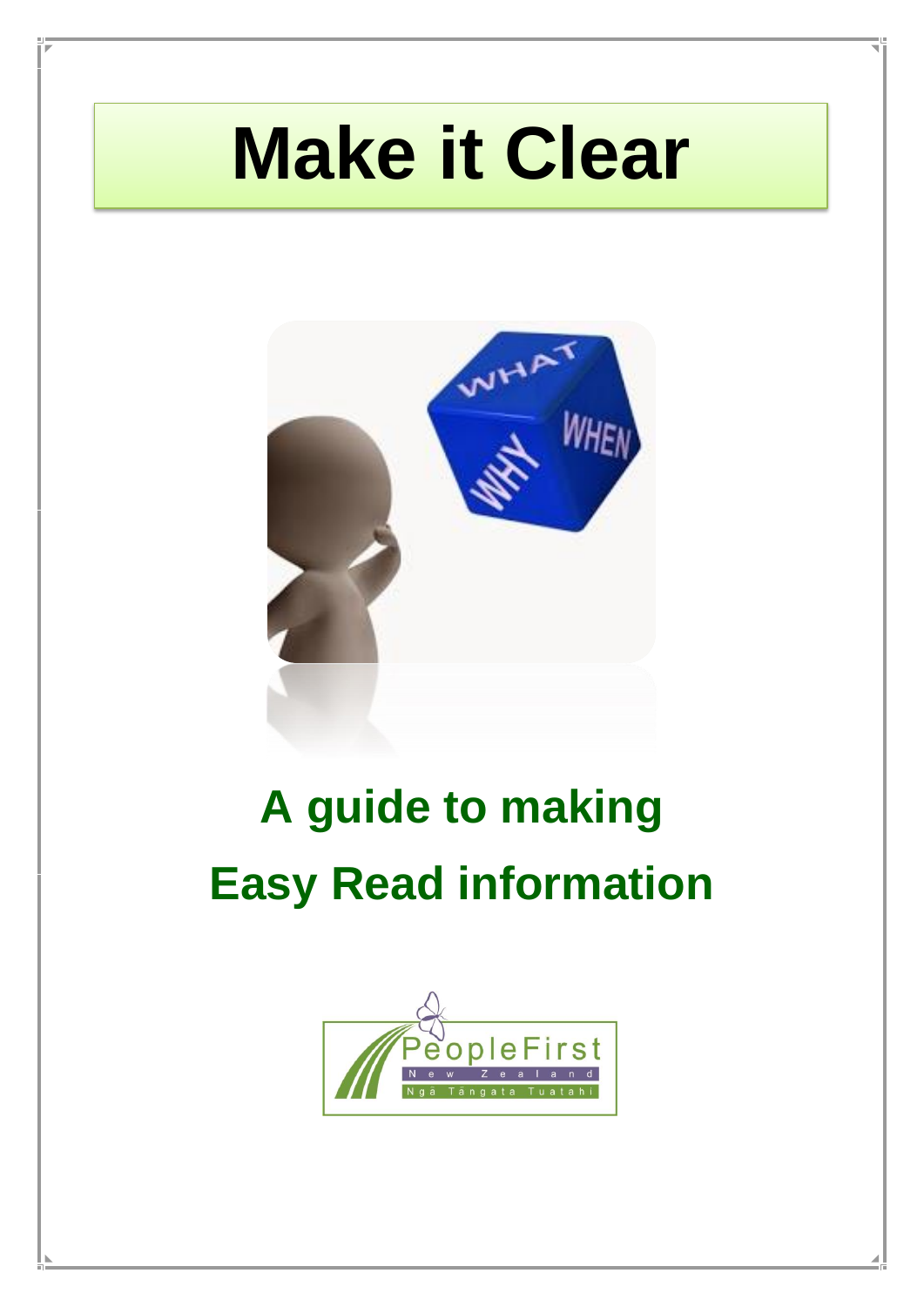### **Everyone has the right to get information in a way you understand**

### **How to use words and pictures to make information easier to understand**



**This guide will help you write information that is easy to understand.** 



**There is a tick list in this document that you can tick off to help you.**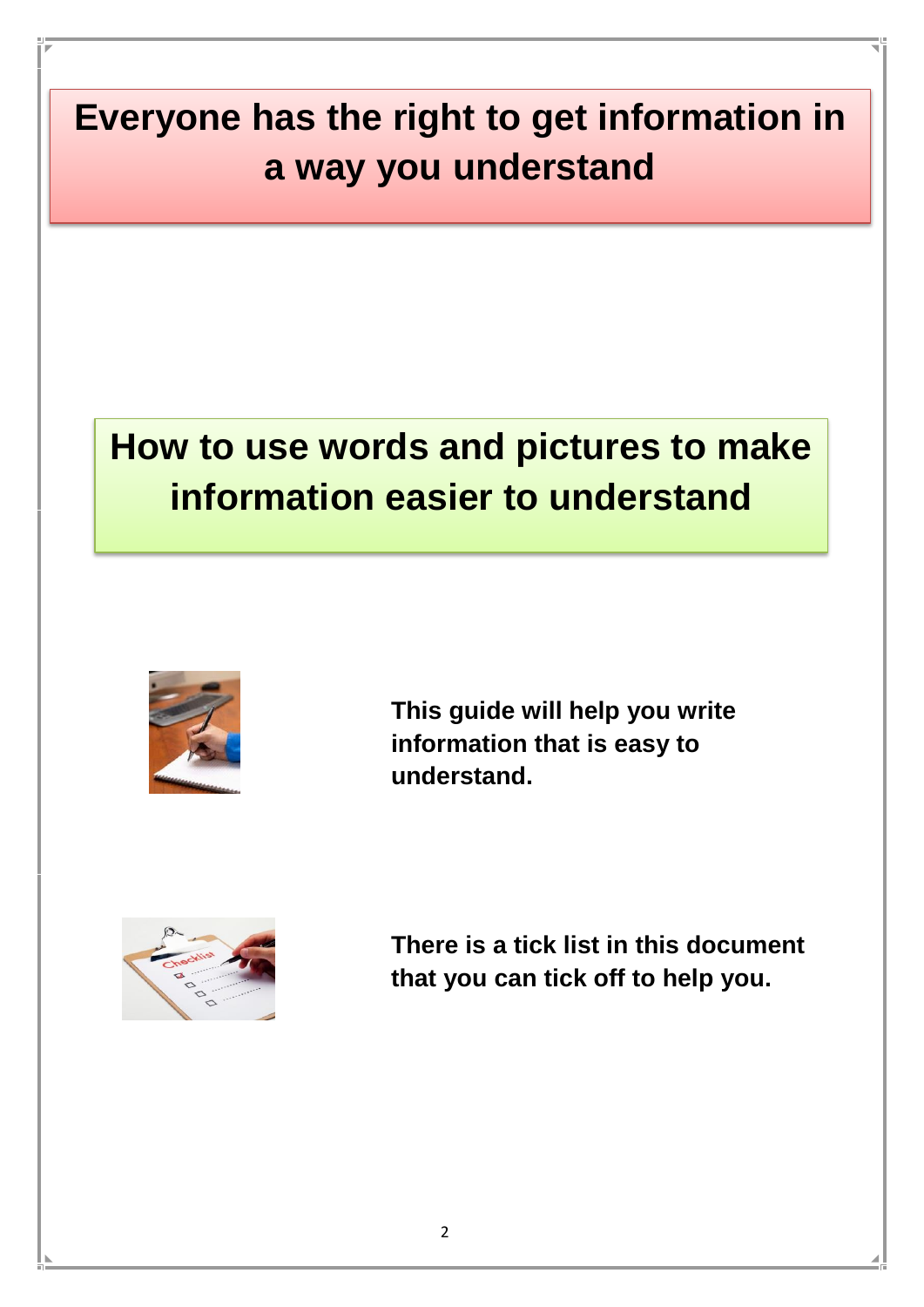### **About this guide**





#### **This guide has been made to help you:**

- write your information in a way that is clear and easy to understand
- use easy words and pictures to make your information accessible
- prepare documents for people who have difficulty reading and understanding written information.

#### **This guide is for:**



- organisations
- services
- work place
- businesses
- family/ whanau
- friends
- communities.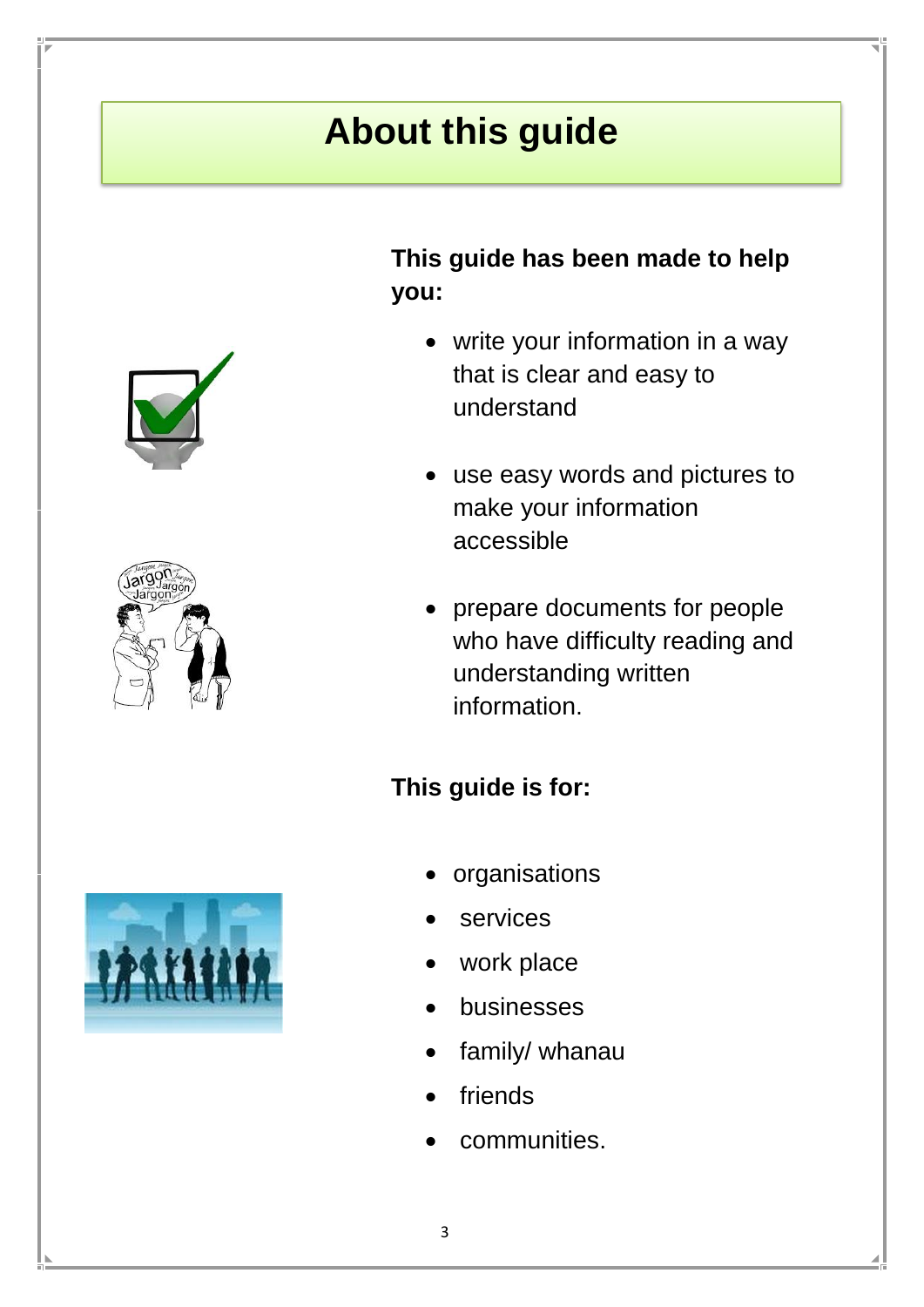### **What is Easy Read information?**





#### **Easy Read information is:**

- information that is clear and easy to read and understand
- developed to support people with learning (intellectual) disability better understand written information
- different from plain English and plain language but uses the same principles and builds on them

[http://www.plainenglishawards.or](http://www.plainenglishawards.org.nz/what-is-plain-english/) [g.nz/what-is-plain-english/](http://www.plainenglishawards.org.nz/what-is-plain-english/)

<http://www.plainenglish.co.uk/>

- written information, supported by pictures
- uses everyday words and has no jargon or acronyms.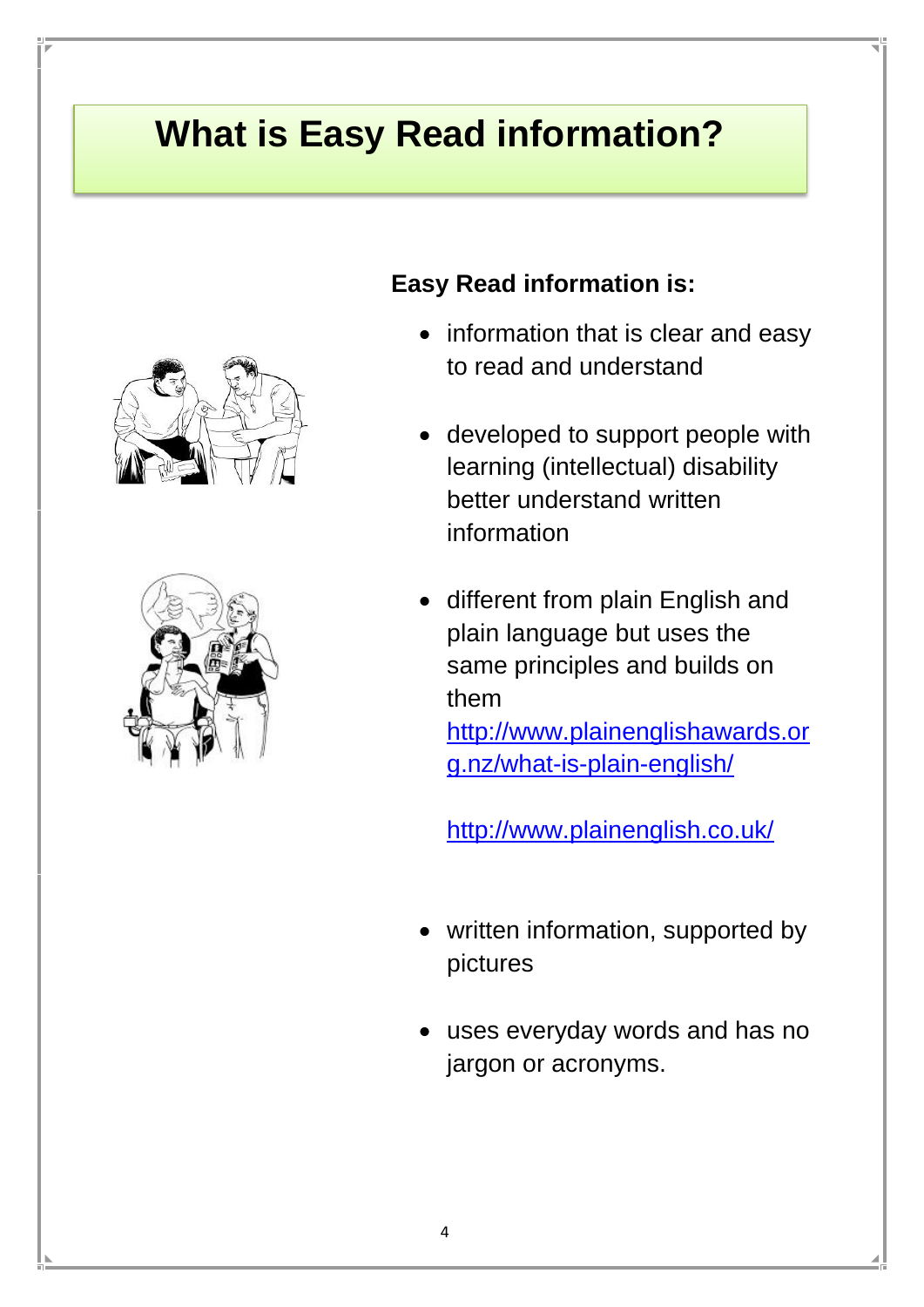### **Who is Easy Read information for?**







**Easy Read information is for people who have difficulty reading and understanding written information.**

Easy Read information is for some people who:

- have a learning disability
- have low literacy levels
- use English as a second language
- are elderly
- are Deaf.

**Some people will be able to read Easy Read information independently. For others they will require someone to facilitate the information.**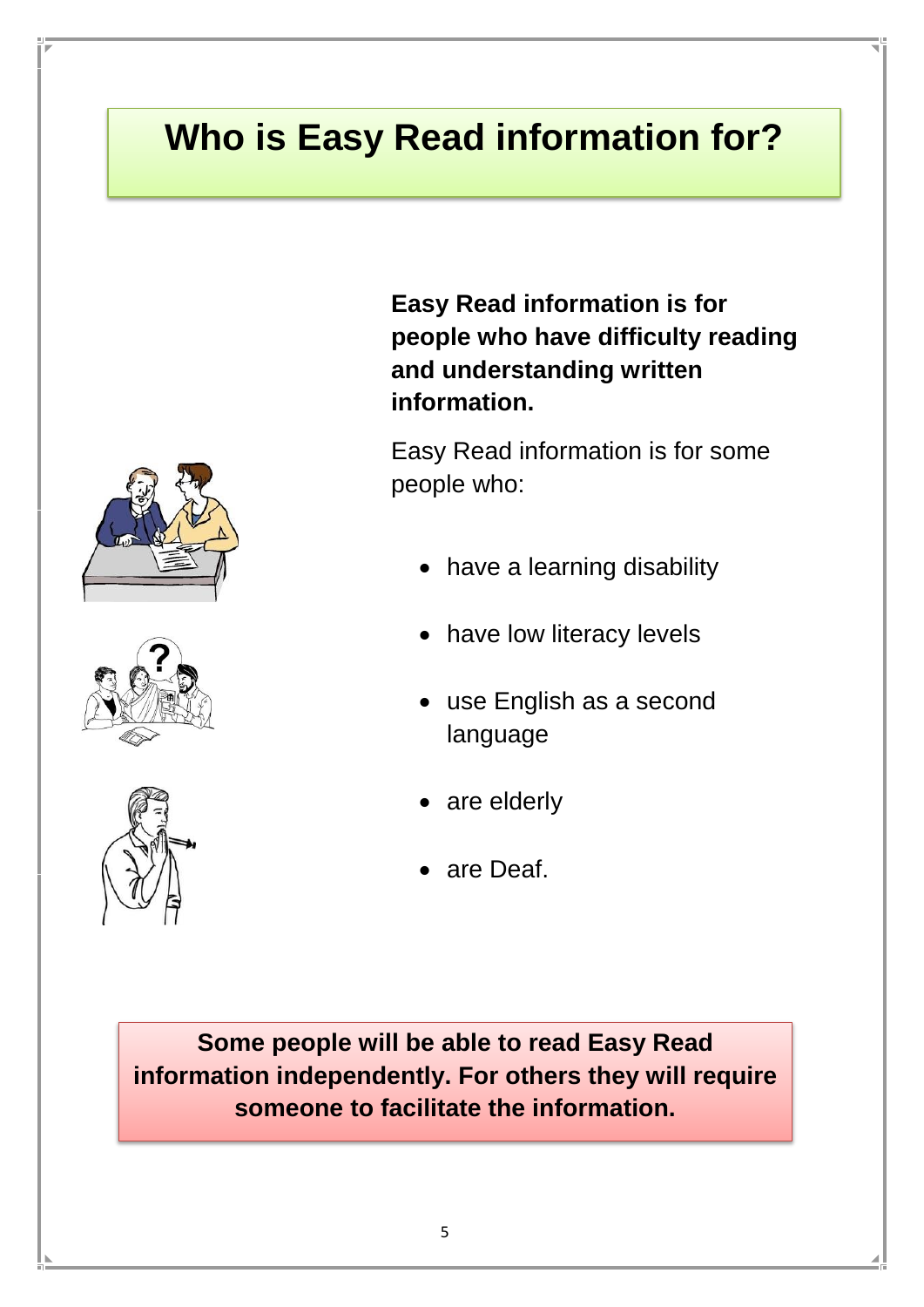### **Some things to think about before you start writing**









- 1. Think about the audience who are you writing this Easy Read information for?
- 2. Understand the content of the document. Ask more questions from the source if you need to clarify information such as does the information have a short life or long life?
- 3. Think about what the final product needs to look like. Is it a pamphlet, a conference flyer, report, or a research summary?
- 4. Is it part of a set of other accessible documents of the same information? If yes then the Easy Read version needs to look like it belongs to the set – same quality, similar cover design and style.
- 5. Set an appropriate timeframe for making sure you can achieve each step of the process and involve people with learning disability.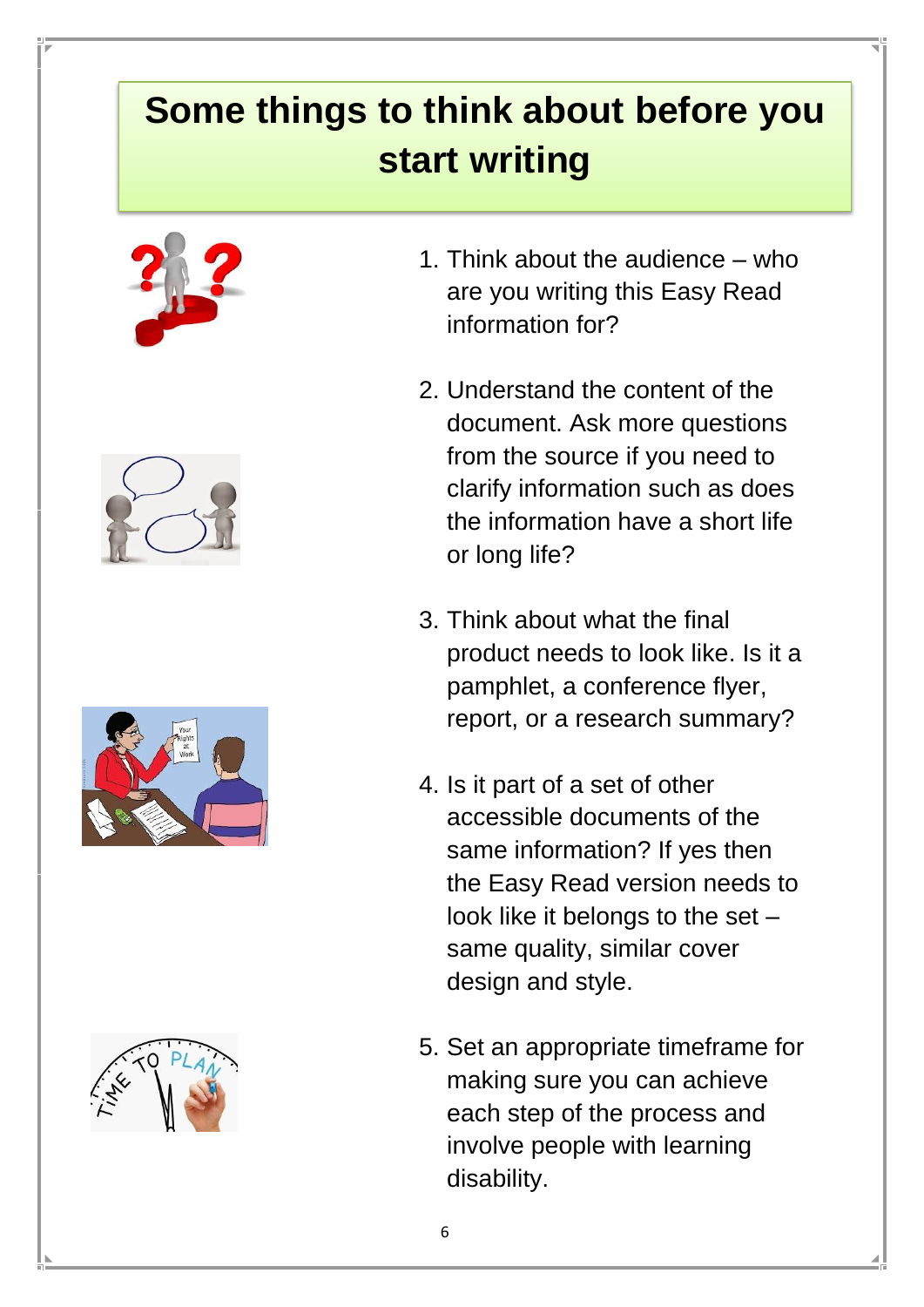### **Getting started – some of the rules for writing Easy Read information**



| ـ |
|---|
|   |
| _ |
|   |
|   |

#### **How to set your page up**

- 1. Use wide margins.
- 2. Justify all of your writing to the left.
- 3. Keep the pictures to the left of the writing.
- 4. Use at least 1.5 spacing between lines.
- 5. Number the pages at the bottom right hand side.
- 6. Use large font: at least size 16.
- 7. Use a clear font like Arial.
- 8. Usually 4-5 pictures to a page is the maximum.
- 9. Use wide spaces so the information is clear.
- 10. Use numbers not the words for numbers: 8 not eight.
	- 11. Do not use text boxes as they are hard to adjust formatting.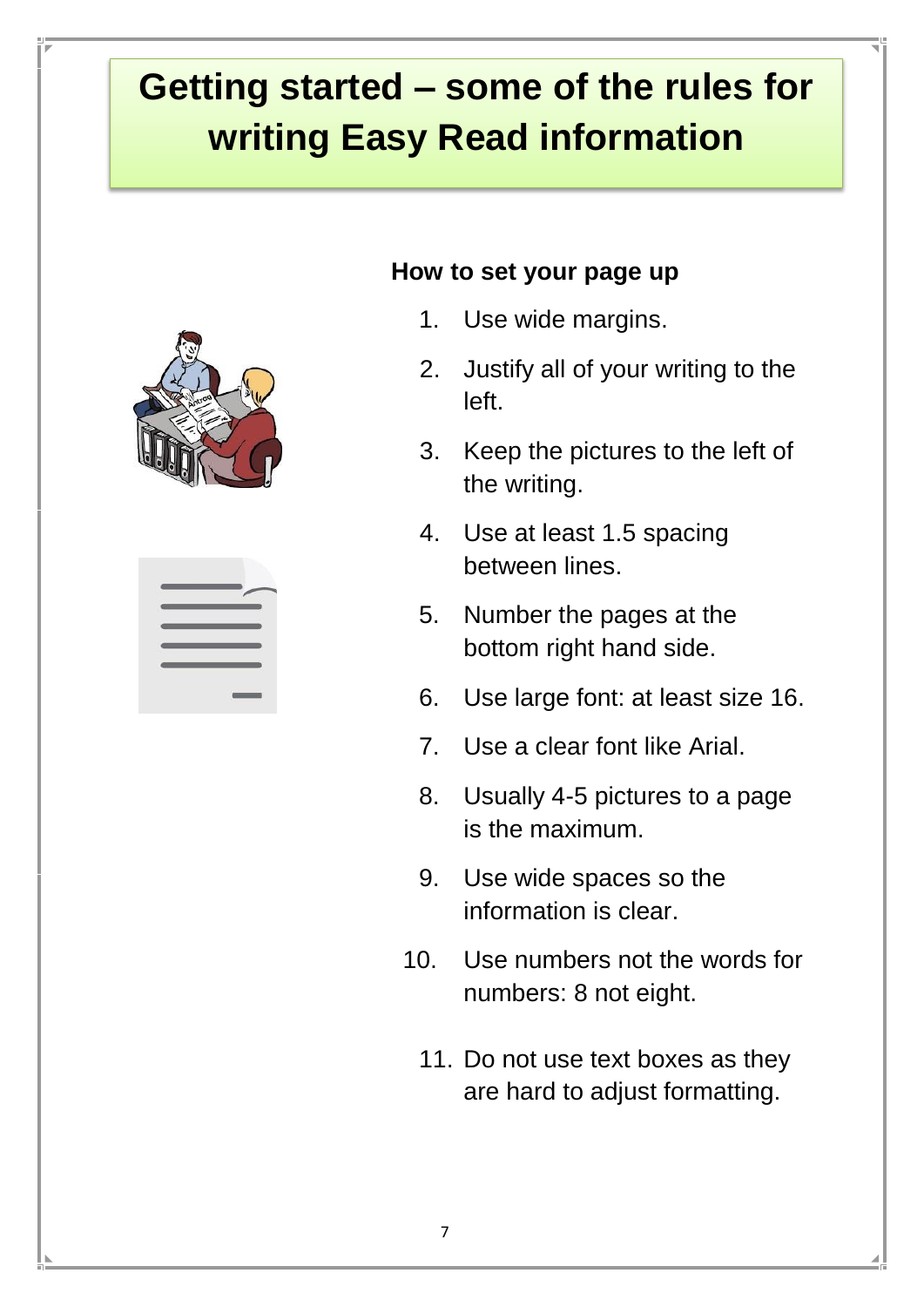#### **How to organise a document**







- 1. Have one idea per page.
- 2. You may need to reorganise the information from the original document. It is best to group all the same topic of information together in the Easy Read translation to make it easier for the reader.
- 3. Use headings and subheadings. Use colour, bold and large font to highlight information. Check colours used will photocopy well in black and white if the document will need to be photocopied for use in the future. Always use the same font across all the headings.
- 4. Always finish a word on the line.
- 5. Always finish a sentence on the same page.
- 6. Always finish a paragraph on the same page.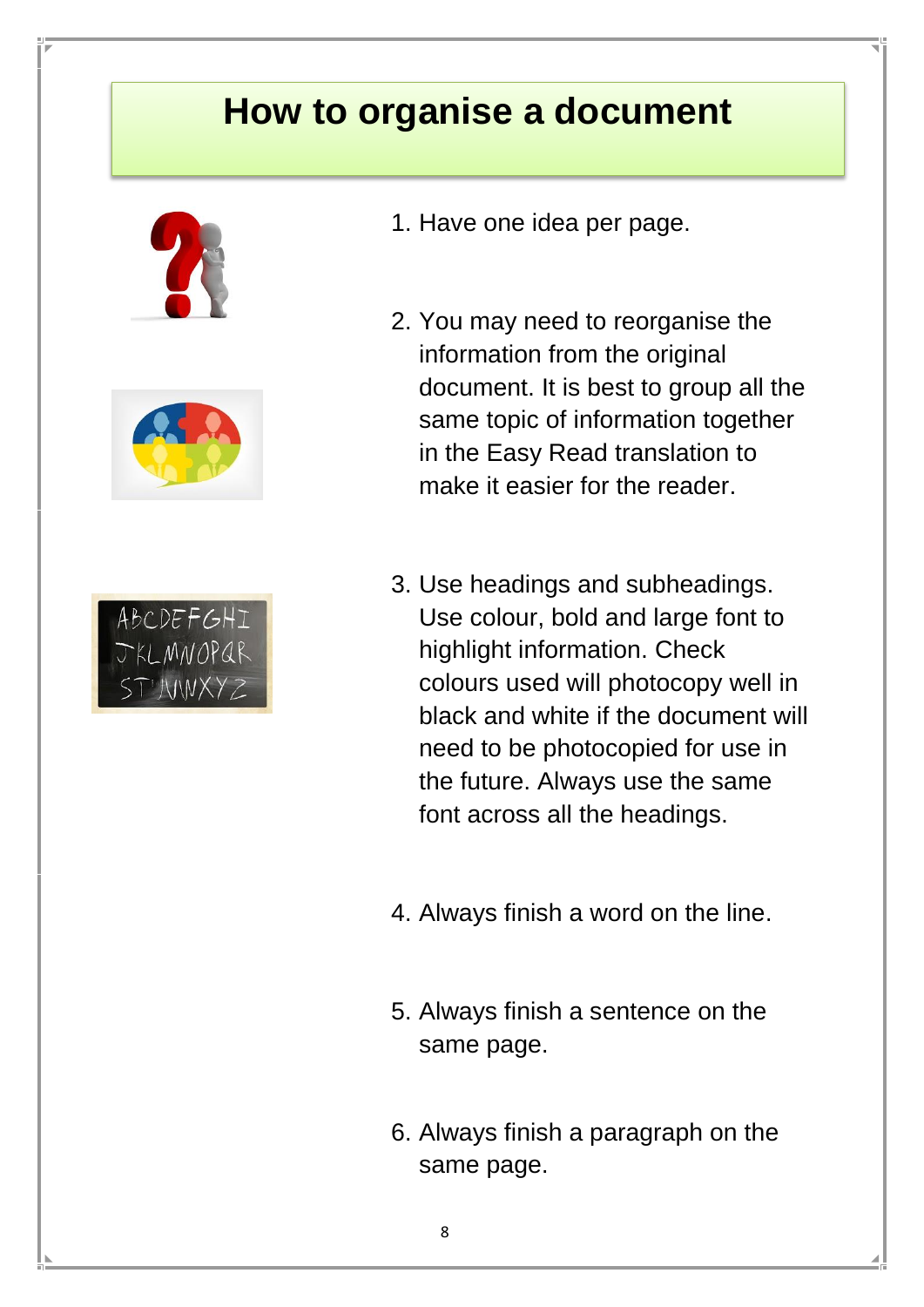#### **What images to use**



- Use symbols, pictures, photos or drawings.
- You can find pictures on the Clipart function of Word.
- You can purchase "picture kits" from specialised organisations.
- Make sure the pictures are relevant and age appropriate.
- You don't have to have a picture for each bullet point you can have one just for the main point.
- Don't put pictures over the words.
- When using photos make sure they are up to date and clear with not too much in the photo. Be aware photos date quickly.
- Make sure you use freely available images or make sure you have the right to use them.





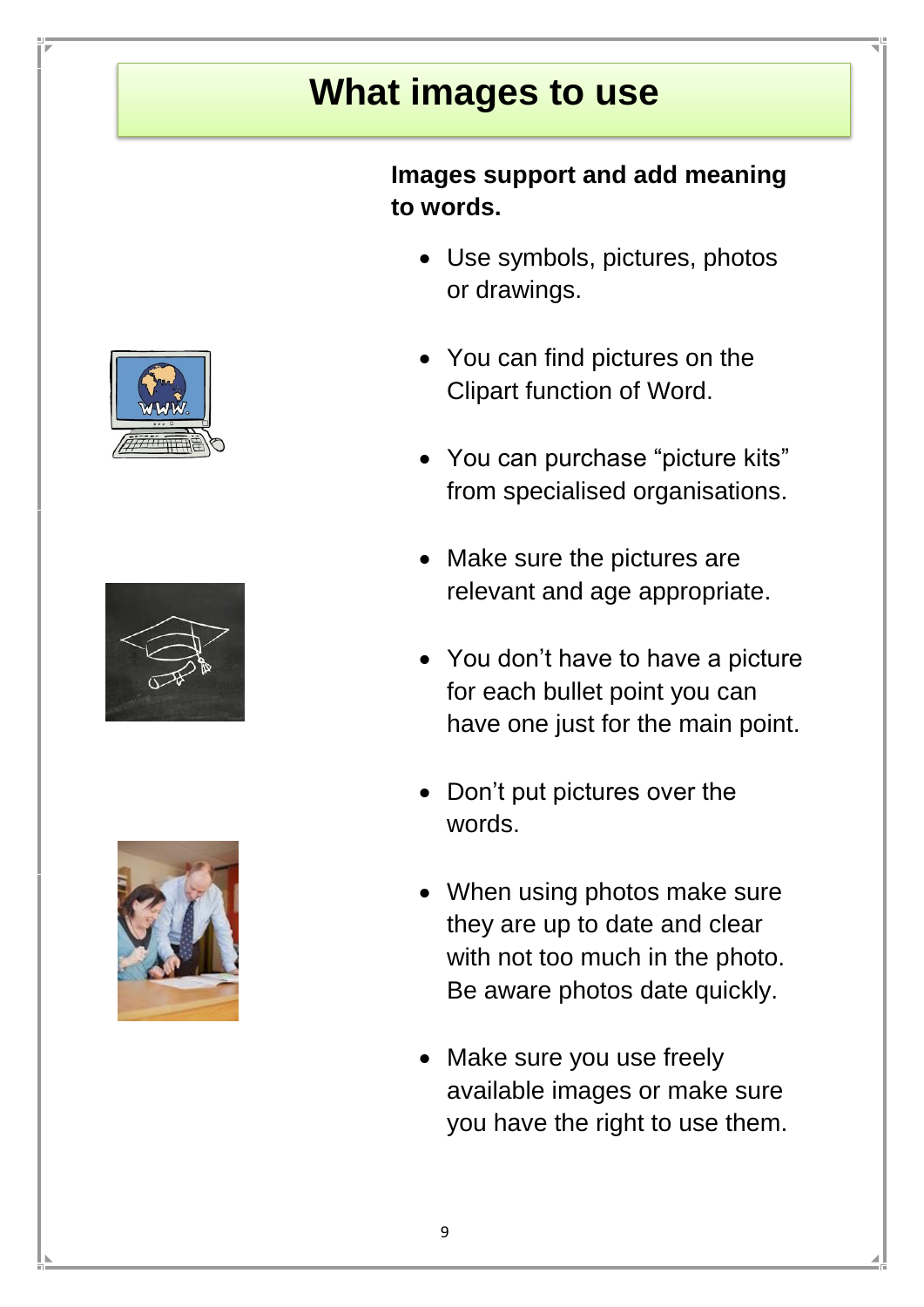#### **Publishing the document**



Getting the document ready to publish can take some extra time.

It is important that you check back with the writer to see that:



- you have correctly interpreted the information
- $\bullet$  the message is still the same and clear
- the images match the words.



Be prepared to make any requested changes.



Designers are often unfamiliar with Easy Read principles and they can try and make changes to the document to make it look more appealing.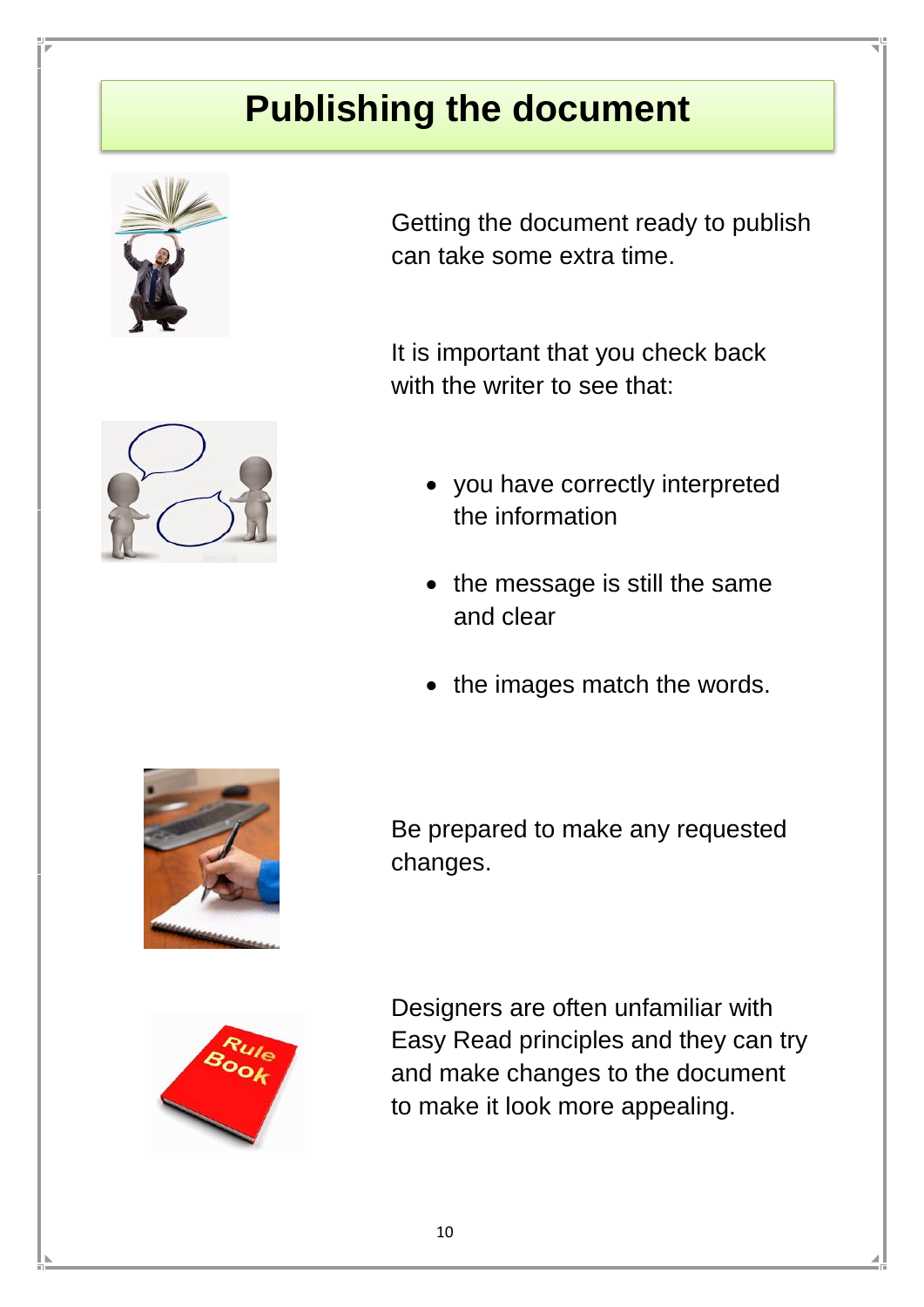

It is important that you make it clear that designers are not to make changes to the format, font size, colour or the images as this will take the document out of Easy Read principles.

#### **How will the document be available?**



If the document is going to be in hard copy print then there should not be any issues.



If the people or organisation requesting the document are putting it online in Word format then you could encounter problems with formatting.

You may want to suggest that the document is put into a PDF file before loading onto the internet although this can reduce some accessibility for people who use screen readers.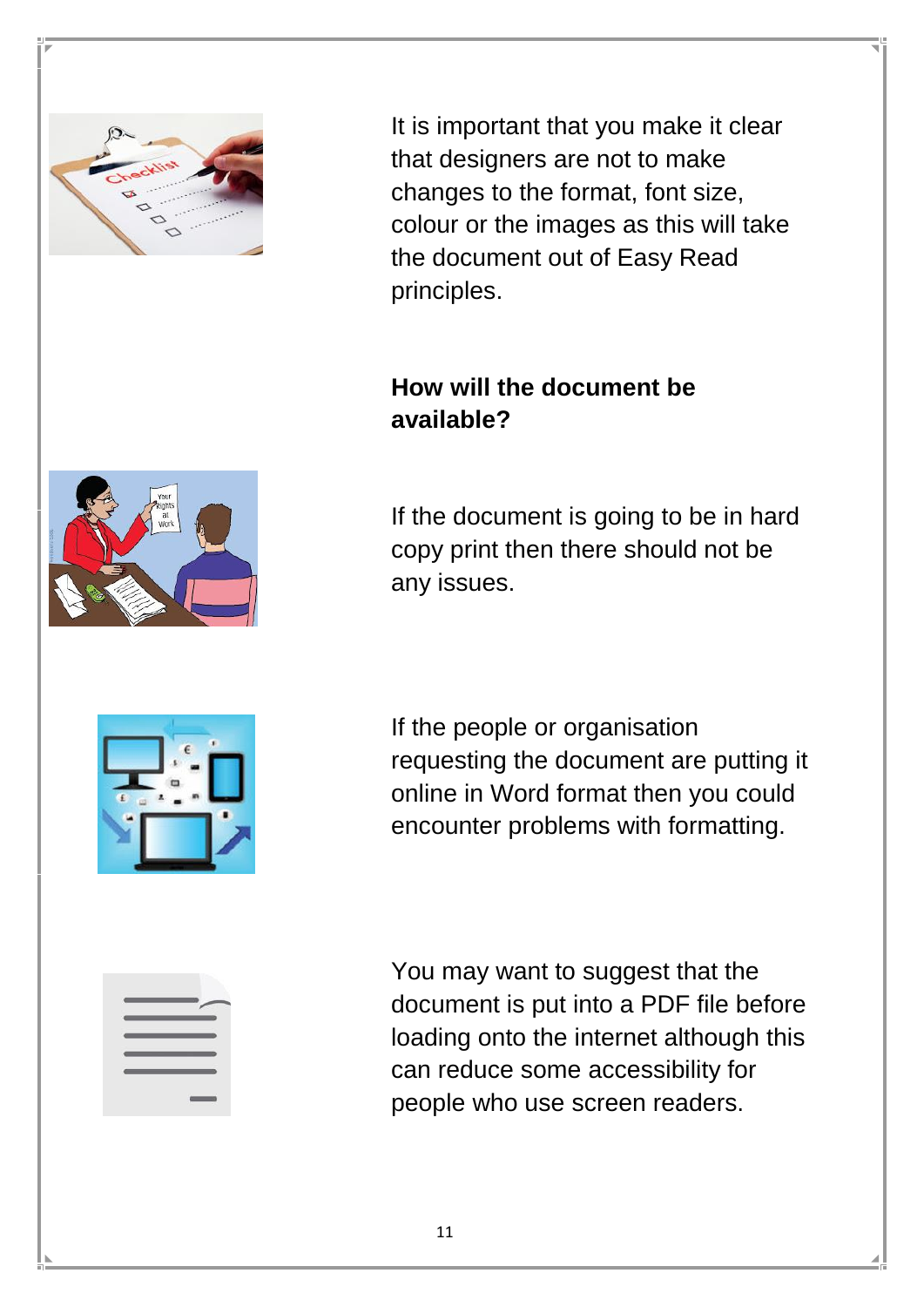#### **What can People First offer?**





- 1. People First New Zealand has full Easy Read translation service. You provide the information and People First will estimate cost and translate the information.
- 2. People First can act as an advisor on documents that you produce. This means that you have a go at producing an Easy Read document and People First will work with you to make sure the information is in line with all Easy Read guidelines.
- 3. People First NZ has groups across the country and they can provide quick feedback to make sure your information and images are easily understood.

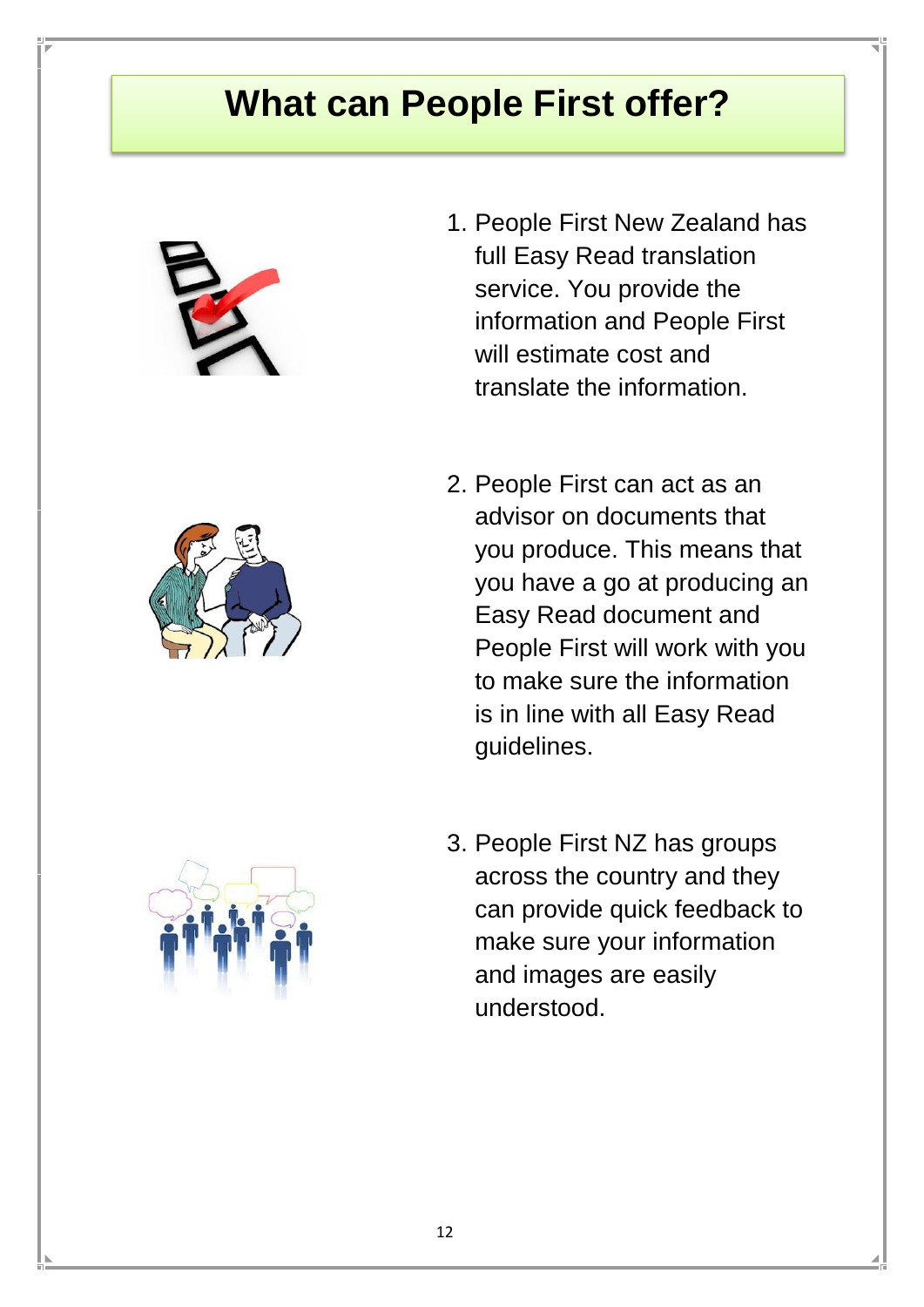#### **Check list**

Write in short sentences of 15-20 words.

| Write as if you are speaking.                                     |  |
|-------------------------------------------------------------------|--|
| Use active verbs as much as possible.                             |  |
| Keep the language personal e.g. you, we, I.                       |  |
| Use Arial font – at least size 16.                                |  |
| Don't underline, use <b>bold</b> to emphasise a<br>word.          |  |
| Each sentence has one idea.                                       |  |
| Use drop down bullet points to list.                              |  |
| Don't use jargon or acronyms or italics.                          |  |
| Don't write in upper case.                                        |  |
| Don't use don't – use do not.                                     |  |
| Always use numbers – don't write numbers.                         |  |
| Use full names e.g. road, not Rd or Ministry of<br>Heath not MoH. |  |
| Reduce punctuation as much as you can.                            |  |
| Use boxes to help information stand out.                          |  |
| Make sure the layout is the same throughout<br>the document.      |  |